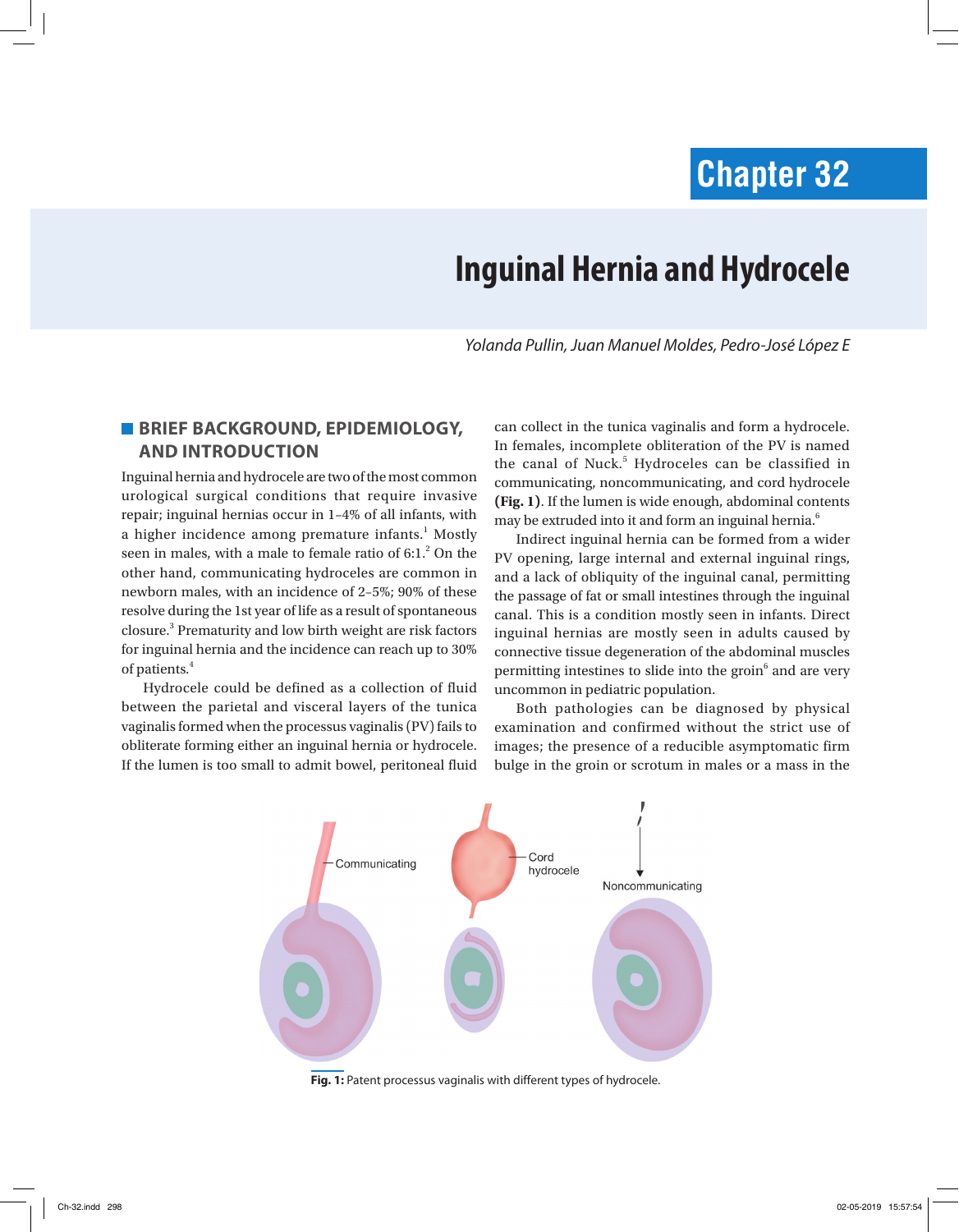labia majora in girls is suspicious of an inguinal hernia. Incarceration of the hernia sac should be suspected in a patient who presents with severe, sudden onset of pain and a hard, tender, fixed mass in the groin. If it is not reduced manually, surgical reduction should follow.<sup>7</sup>

If physical examination is not confirmative, inguinal ultrasound (US) is the image of choice for patients with suspected inguinal abnormalities<sup>8</sup> especially when clinical diagnosis is unsure. Keep in mind that results of this study are not all standardized, depending on operator skills and cooperation from the patient (stillness and Valsalva maneuver). This technique is a low cost and noninvasive fast method for diagnostic assessment. During the examination, patient is in a supine position, the Valsalva maneuver should be performed to identify transient hernias; standing up evaluation can be done if supine position fails. The hernia contents can be hyperechoic because of omental fat, anechoic because of fluid, or of mixed echogenicity with reverberations caused by air in the bowel loops.<sup>9</sup> US more than diagnostic also helps in surgical reconstruction decisions by evaluating the extent of reducibility of the hernial content. Contralateral patent PV can be seen in 40% of children with unilateral inguinal hernia.<sup>10</sup> Patent processus vaginalis (PPV) or hydrocele can be visualized by US during straining as inflow of intraabdominal fluid into the PV or as an expanded PV owing to the protrusion of a viscus. $^{11}$ 

Differential diagnosis for inguinal lesions is challenging because of similarities during the physical examination such as tender palpable masses; under these findings we should have in mind the following diagnosis: inguinal hernia, spermatic cord hydrocele, undescended testis, hematoma, inflammation, abscess, benign or malignant tumors, metastatic or benign lymph node enlargement, round ligament varicosities or mesothelial cyst, and herniated ovary.

# **INDICATIONS AND PREREQUISITES FOR SURGERY**

Before surgery after correct diagnosis is made throughout physical examination and image assistance, elective repair can be programed. During in office visits, manual reduction of a nonstrangulated hernia should always be easy to obtain. If reduction maneuver is painful, it can be done under sedation, these needs to be booked for surgery sooner than later.

Indications for surgery in hydrocele are mostly age dependent with some exceptions like a noncommunicating cysts with volume greater than 10 mL with high tension.<sup>12</sup> Discussion of when to operate in patients without complications is under debate with some surgeons that prefer to close the PV before the age of 2 years<sup>13</sup> and others believe there is a chance for PV to obliterate before the age of 4 years maintaining an observational behavior.<sup>14,15</sup> Our suggestion is to wait between 18 months and 24 months to resolve by itself, before suggesting surgery.

Different management is seen in asymptomatic inguinal hernia, these can be programmed for surgery as soon as possible. One study with a population of 2,030 neonatal patients revealed that less than 10% of patients with inguinal hernia developed incarceration while surgery was being delayed<sup>16</sup> for repair. On the other hand, indications for urgent inguinal hernia repair include patients that are symptomatic because of strangulation of bowel. Strangulation incidence is 35% among infants that are programmed for elective surgery.<sup>17</sup> Same result percentage is seen in other studies.<sup>18</sup>

With this information, parents should be educated and advised to assist to the nearest emergency department if incarceration manifests while waiting for elective repair.

### **PREOPERATIVE TECHNIQUE**

For hydrocele and inguinal hernias, surgical principles and techniques are very similar. However, for inguinal hernias, these could be done either by an open inguinal herniorrhaphy (OIH) or a laparoscopic inguinal hernia repair (LIHR) **(Fig. 2)**.

The important components of the procedure involve: ensuring the hernia sac is emptied and entirely closed after surgery, preserving the integrity of vas deferens, testicular vessels, and ilioinguinal nerve and at the end, the testis should be located at the floor of the scrotum when procedure is complete.<sup>19</sup> In girl's special round ligament fixation should be obtained, this will avoid uterine damage preventing future dyspareunia.

## **Open Surgical Technique Description20**

After anesthesia induction, antiseptic skin preparation, and draping of the child in a supine position, a transverse incision is made in the above the external inguinal ring, identifying the epigastric vein to avoid bleeding. Scarpa's fascia is incised and the external oblique fascia is exposed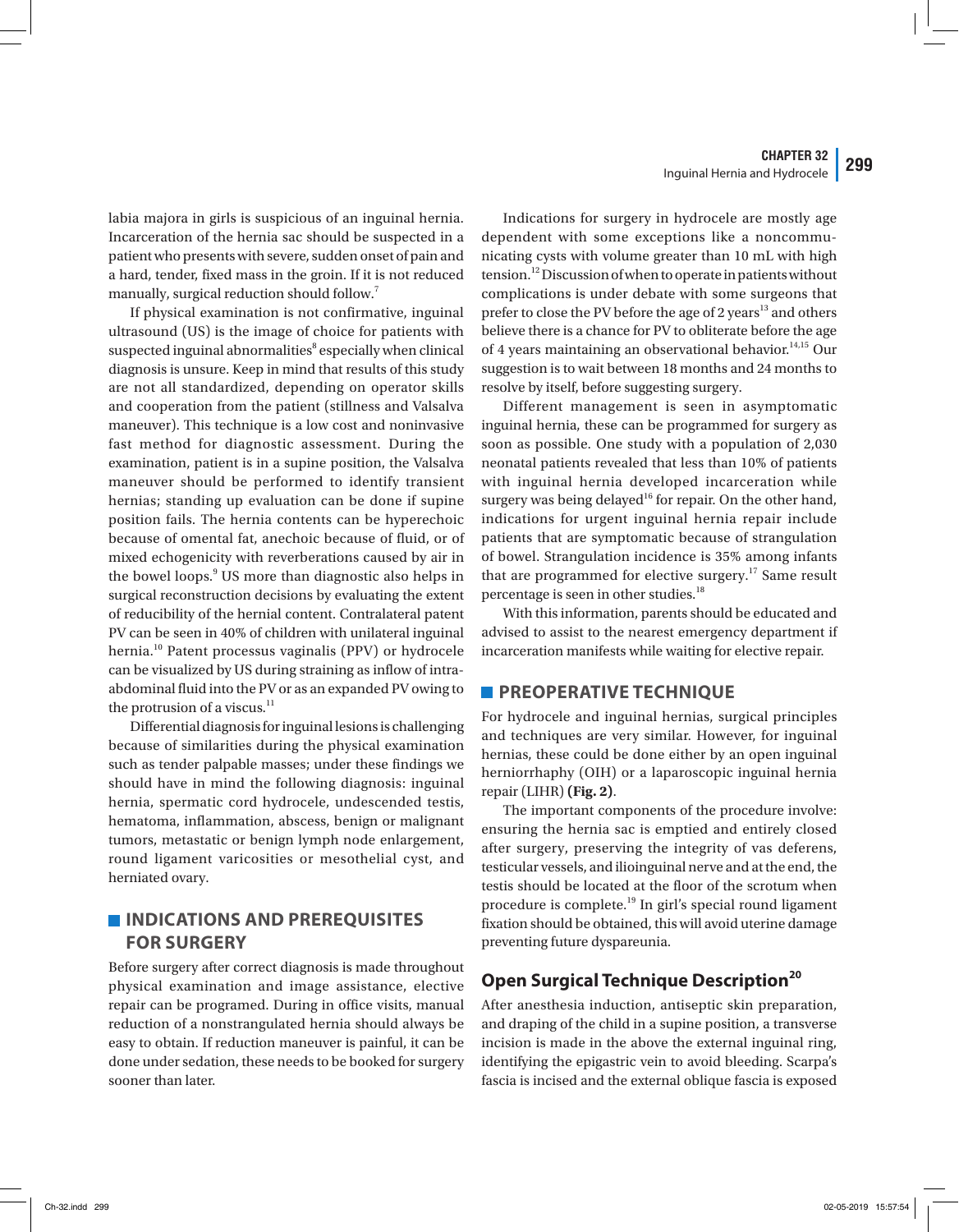## **SECTION 3 300 Male Genital Reconstruction**





**Fig. 4:** Always keep the vas deferens insight it should never be grasped directly to avoid injury, identification and careful dissection of the spermatic vessels is crucial, before proceeding to dissect the hernial sac, it should always be divided anteromedially. The limit for superior dissection is identified by the presence of retroperitoneal fat at the neck of the sac.

and traced laterally to the inguinal ligament. Once the superficial inguinal ring is identified, the external oblique fascia is opened superiorly in the long axis of its fibers **(Fig. 3)**; the ilioinguinal nerve should be identified to avoid injury. The undersurface of the superior leaflet of the external oblique is gently dissected free from the internal oblique and abdomen's transverse muscle. The inferior leaflet is mobilized down to the inguinal ligament. During this mobilization, the iliohypogastric and ilioinguinal



**Fig. 2:** Surgical approach for open and laparoscopic technique. **Fig. 3:** After the external inguinal ring is identified, the external oblique fascia is opened with a superiorly oblique incision following its fibers, perpendicular to the ring.

nerves are located. The ilioinguinal nerve can be seen on the outer vestment of the spermatic fascia.

In boys, the cremasteric muscle is teased open by blunt dissection on the anteromedial surface of the cord and spread to expose the glistening peritoneum of the indirect hernia sac. The sac is elevated anteromedially and the spermatic vessels are identified and carefully dissected free from the diverticular structure of the inguinal hernia sac. Once the spermatic vessels are mobilized away from the sac, the vas deferens is visualized. Once the vital structures (vessels and vas deferens) **(Fig. 4)** are identified and cleared laterally, the hernia sac or the PPT of the hydrocele can be divided between clamps and the upper end dissected superiorly to the level of the internal (deep) inguinal ring. The base of the sac may be twisted to make sure that all the contents have been reduced **(Fig. 5)**. The proper extent of the superior dissection is identified by the presence of retroperitoneal fat at the neck of the sac. At this point, we can see the opposite internal ring laparoscopically if we suspect a contralateral PPT. In our experience, the best way is trough the inguinal sac with a 5 mm 70° scope. When a contralateral hernia is noted, a similar repair can be performed on the opposite groin during the same procedure with limited morbidity.

In girls, the closed sac, which usually contains the round ligament, then it is fixed to the base with a stich through the oblique major fascia and redundant sac is removed; wound closure is accomplished with running absorbable 4-0 suture approximating the external oblique fascia leaflets to the external ring.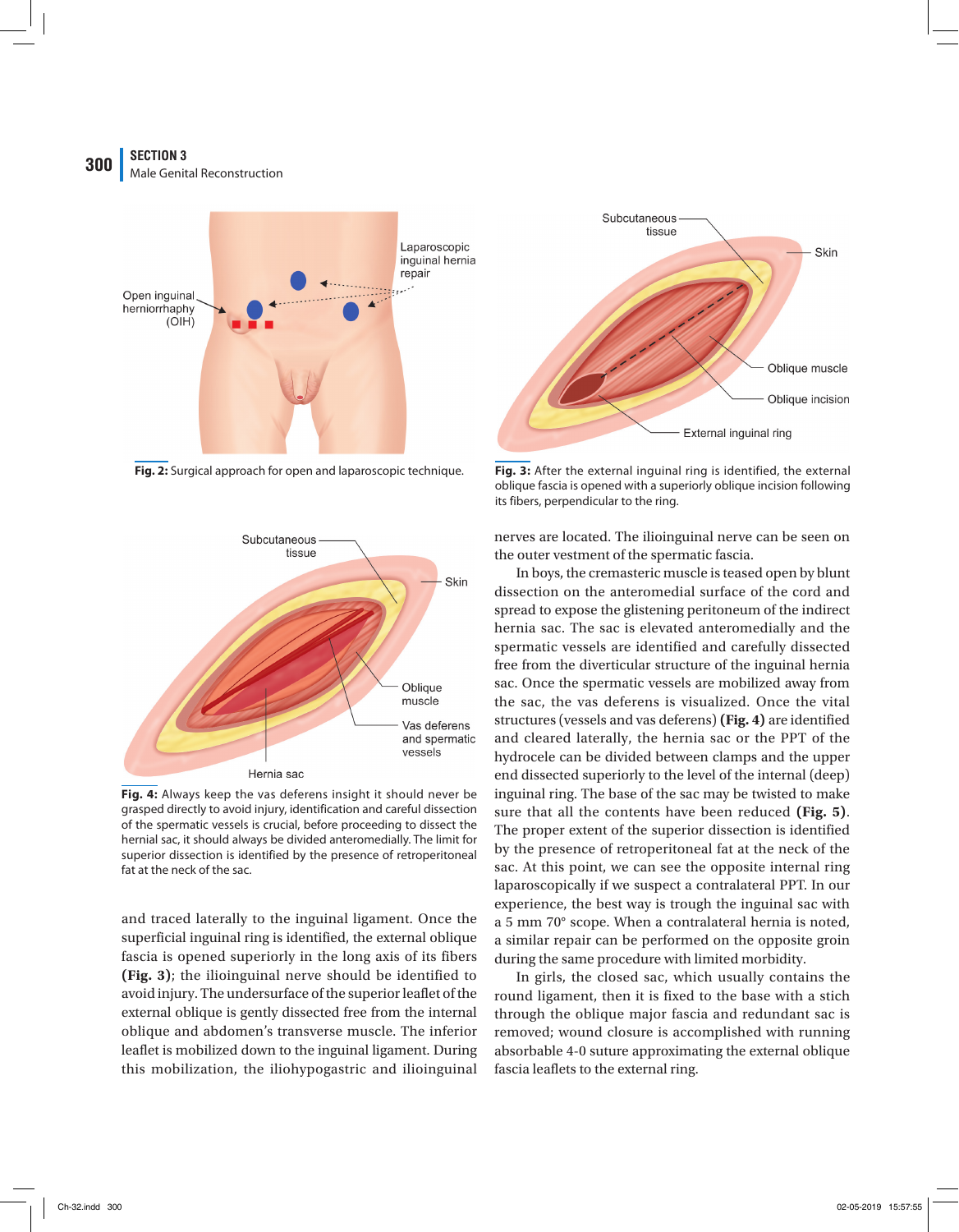#### **CHAPTER 32** Inguinal Hernia and Hydrocele **301**



**Fig. 5:** Finally the base of the sac should be twisted to ensure that all contents are fully reduced.

The skin edges are approximated with a Dermabond dressing in infants if they are not toilet-trained. Alternatively, Mastisol and sterile skin closure strips (e.g. Steristrips®) and a semipermeable adhesive film dressing (e.g. Opsite®) are applied in older children.

## **Laparoscopic Technique Description**

After anesthesia induction, antiseptic skin preparation, and draping of the child in a Trendelenburg position, Hasson cannula is inserted in the umbilicus under direct vision using an open technique. A pneumoperitoneum is produced (8–10 mm Hg) and a 3 mm 0° telescope is introduced. A 3 mm needle driver and 3 mm Kelly forceps are inserted in the right and left flanks portless. The open internal ring of the inguinal hernia is closed with a pursestring or Z-type of nonabsorbable monofilament material. Complete circuit ligation of the hernia sac is important to prevent recurrence **(Fig. 6)**. The Kelly elevates the peritoneum so that the stitch is applied without injuring the vas deferens and testicular vessels. The contralateral internal ring is also inspected; it may be considered patent if there is an obvious opening or if bubbles are seen on external manipulation of the scrotum and/or groin.<sup>4</sup> After identifying the PPV, if sac is present, conventional high sac ligation should be done.

Other minimally invasive techniques are available like laparoscopic needle-assisted inguinal hernia repair, MacClain L et al. $^{21}$  studied outcomes in a 495 children study, with a 4% rate of minor complications and 0.56%



**Fig. 6:** Patent processus vaginalis is well seen through laparoscopic approach closure should be safe, always making sure that vital structures are not compromised by the repairing suture.

recurrence rate. The hybrid single incision laparoscopic intraperitoneal ligation was studied by Li S et al.<sup>22</sup> for cosmetic outcomes and maneuverability reporting similar results to those of single-port laparoscopic technique. Comparative single incision versus multiport laparoscopic procedure performed by Kozlov et al.<sup>23</sup> reported similar functional results in treatment of inguinal hernia in babies during the first 3 months of life. The only difference was cosmetic results leaving a scarless incision in the singleincision laparoscopic surgery group.

After extensive analysis of different laparoscopic techniques, the one that promises better outcomes is the single incision laparoscopic percutaneous extracorporeal closure (SILPEC)<sup>24</sup> with no complications or early recurrences after surgery; on the other hand, the single port percutaneous hernia repair with a subcutaneous endoscopically assisted ligation  $(SEAL)^{25}$  has the highest recurrence rate of 4.3%.

The use of LIHR started over 2 decades ago with several emerging laparoscopic surgical techniques, laparoscopic approach versus open surgery has the following advantages: low wound infection, less pain, and short hospital stay. The advantages related to the procedure are: easy-going technique, it is an outpatient procedure, the cord structures remain untouched, the type of hernia is evident, contralateral inguinal ring and clear visualization of the anatomy, and allowing also inspection of the adnexae in girls.<sup>26</sup> The disadvantages of LIHR repair in children are: costs, longer duration, general anesthesia with endotracheal intubation is necessary, increased possibility of injury to intra-abdominal organs, and longer learning curve.<sup>7</sup>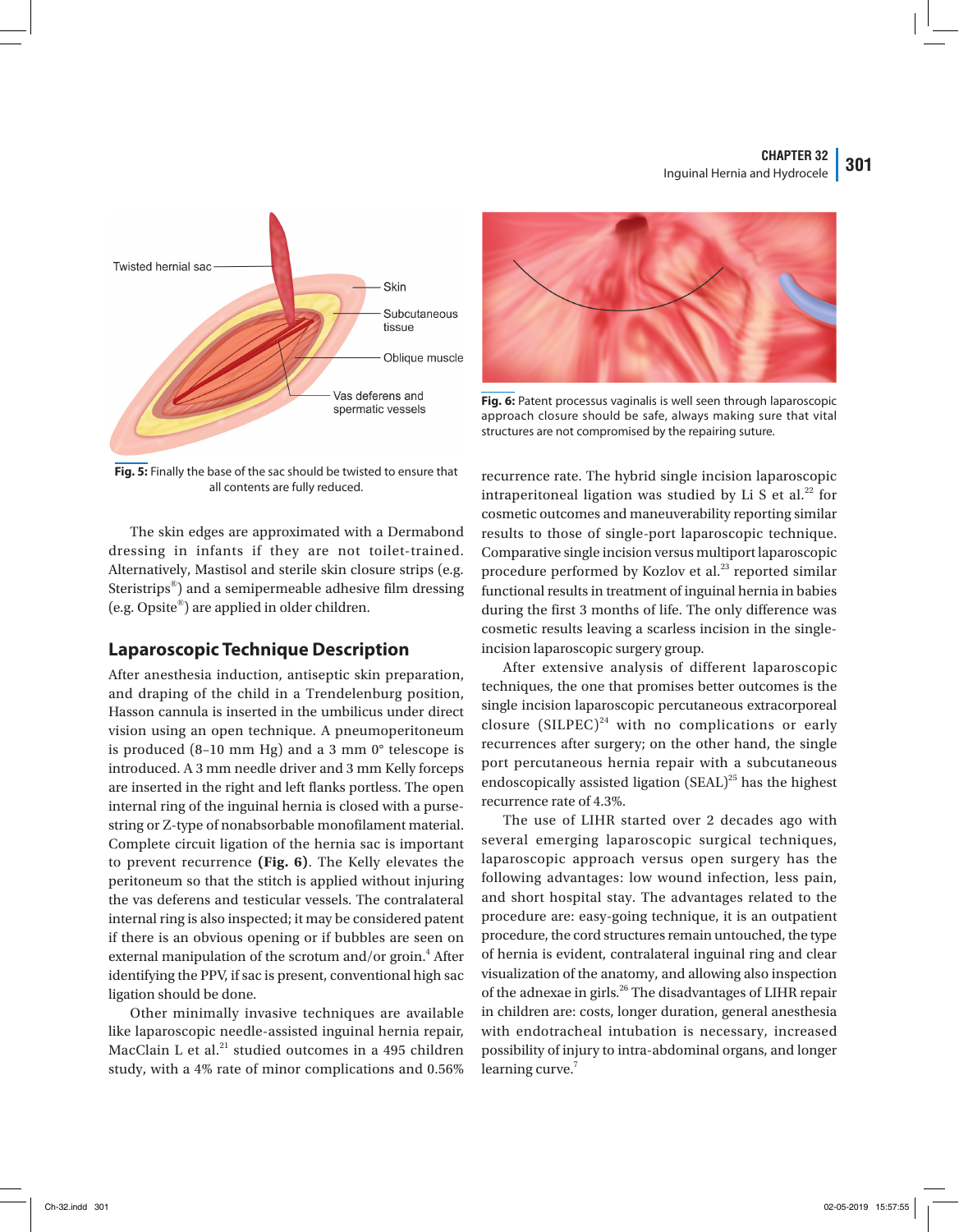#### **SECTION 3 302** Male Genital Reconstruction

Numerous studies comparing recurrence and complications from LIHR and OIH procedures have been described; most recent reports show that LIHR has the same recurrence rate as OIH, with higher rate of complications for OIH compared with LIHR. $^{27}$  Similar results were obtained by Timberlake et al.<sup>28</sup>

# **POSTOPERATIVE CARE AND FOLLOW-UP**

As this is a 1-day case surgery, postoperatively, food and drinks can be initiated after recovery from the anesthetic. Infants with bronchopulmonary dysplasia, anemia, prematurity, or those who required ventilator support at the time of birth, should be observed after operative repair for at least 24 hours, monitored for episodes of apnea and/ or bradycardia. Patient should be discharged with oral analgesics.

Vigorous activity should be limited for 48 hours. Returning to normal activities as soon as the child feels capable. Baths can be initiated on the 3rd day after surgery.

Follow-up should be done 1 week after surgery for early complications continued by monthly follow-ups for minimum 6 months before discharging the patient.

## **OUTCOMES, COMPLICATIONS, AND MANAGEMENT**

During surgery, local complications can be bleeding, injury to spermatic vessels, and vas deferens; the use of magnifying loupes during the reconstruction of intraoperative injuries will make the repair more precise, especially in newborns.

Early complications after surgery may include: local edema, hematoma, and wound infection.

Late complications are seen postsurgery during follow-up like: recurrent hydrocele or hernia, iatrogenic displacement of the testis, injury to the vas deferens resulting in a possible infertility, and testicular atrophy. To avoid postoperative hydrocele, the anterior and lateral aspects of the sac can be partially resected or the distal sac can be open completely.

Recurrence complications are higher in males that are operated before the 1st year of age and those managed by laparoscopic approach;<sup>29</sup> recurrence reduces significantly when the procedure is operated by a skilled experienced pediatric surgeon or pediatric urologist, or the procedure is

programed and not done under emergency circumstances. Recurrent inguinal hernia in children may include: (1) a missed hernial sac or unrecognized peritoneal tear; (2) a broken suture ligature at the neck of the sac; (3) failure to repair (snug) a large internal inguinal ring; (4) unrecognized defect of the floor of the inguinal canal (direct inguinal hernia); (5) infection; (6) increased intraabdominal pressure (patients with ventricular-peritoneal shunts or continuous ambulatory peritoneal dialysis); (7) in patients with cystic fibrosis and chronic cough; and (8) connective tissue disorders (i.e. Ehlers–Danlos syndrome). $^{22}$ 

## **FUTURE ADVANCES AND DIRECTIONS**

Inspection of the contralateral PV in the asymptomatic hydrocele or herniated patients is under discussion because of the risk of metachronous hernia or the risk of recurrent PV patency. Pierri O et al. found that bilateral exploration is unnecessary in 90% of patients. $30$ Diminishing the risk for seminal tract obstruction or damage to the spermatic cord and vessel for those asymptomatic explored patients. Our advise is that exploration of the contralateral side should be determined by additional findings; this means that if there are no physical findings of PPV and parents understand the recurrence rate, contralateral exploration can be avoided, unless parents prefer to explore despite the encountered evidence. The US may be useful to provide evidence for the contralateral exploration.

Tendency toward extracorporeal suturing and knotting technique with a single port access for inguinal hernia repair is increasing. $31$ 

The tendency for minimally invasive procedures is growing; in the future, a more expectant less invasive attitude can be acquired, extending follow-up until spontaneously PV obliteration is obtained specially in communicating hydroceles. General anesthesia is used for invasive procedures and increasing complications are been described before, after, and during surgery, especially in low-weight preterm infants.<sup>32</sup> Regional anesthesia is a promising option for preterm infants undergoing herniorrhaphy, $33$  reducing the risk of postoperative apneas. As the increase in low-birth weight premature infants is an ongoing challenge, trying to achieve minimal complications of inguinal hernia repair. Thus, further analysis should be expected in the future under this topic.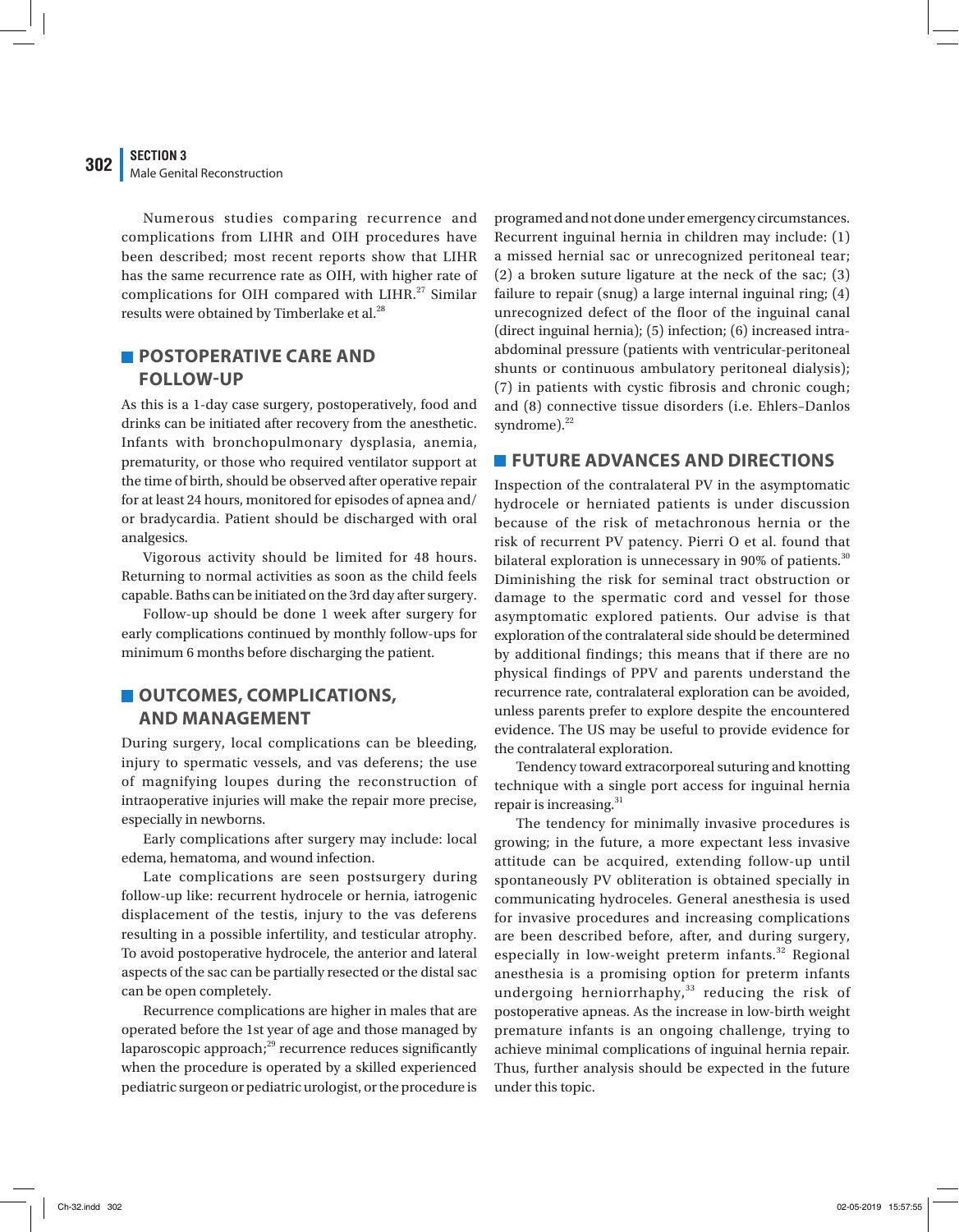#### **CHAPTER 32** Inguinal Hernia and Hydrocele **303**

**CONCLUSION** 

Patent processus vaginalis leads to hydrocele and hernia. Palpable mass in the groin should be evaluated for possible PPV-associated conditions. Ongoing controversies on the management of hernia and hydrocele are still being expressed specially when it comes to surgical technique of choice based on recurrence and complication rates, aiming for minimally invasive procedures with better outcomes, also laparoscopic exploration of the contralateral asymptomatic side, and its repair during the same surgery is a constant debatable topic.

## **REFERENCES**

- 1. Lloyd DA, Rintal RJ. Inguinal hernia and hydrocele. In: O'Neill JA, Rowe MI, Grosfeld JL, Fonkalsrud EW, Coran AG (Eds). Pediatric Surgery, 5th edition. St Louis: Mosby; 1998. pp. 1071-86.
- 2. Poenaru D. Inguinal hernias and hydroceles in infancy and childhood: A consensus statement of the Canadian Association of Paediatric Surgeons. Paediatr Child Health. 2000;5(8):461-2.
- 3. Thomas DF, Duffy PG, Rickwood AM. Essentials of Pediatric Urology, 2nd edition. United States: CRC Press; 2008. pp. 247-74.
- 4. Misra D. Inguinal hernias in premature babies: wait or operate? Acta Paediatr. 2001;90(4):370-1.
- 5. Choi KH, Baek HJ. Incarcerated ovarian herniation of the canal of Nuck in a female infant: Ultrasonographic findings and review of literature. Ann Med Surg (Lond). 2016;9:38-40.
- 6. Gearhart JP, Rink RC, Mouriquand PD. Pediatric Urology, 2nd edition. Philadelphia: Elsevier Saunders; 2009. pp. 560-61.
- 7. Stringer MD, Oldham KT, Mouriquand PD. Pediatric Surgery and Urology Long-term Outcomes, 2nd edition. Cambridge: Cambridge University Press; 2006. pp. 544-62.
- 8. Park HR, Park SB, Lee ES, et al. Sonographic evaluation of inguinal lesions. Clin Imaging. 2016;40(5):949-55.
- 9. Yang DM, Kim HC, Lim JW, et al. Sonographic findings of groin masses. J Ultrasound Med. 2007;26(5):605-14.
- 10. Miltenburg DM, Nuchtern JG, Jaksic T, et al. Laparoscopic evaluation of the pediatric inguinal hernia—a metaanalysis. J Pediatr Surg. 1998;33(6):874-9.
- 11. Hata S, Takahashi Y, Nakamura T, et al. Preoperative sonographic evaluation is a useful method of detecting contralateral patent processus vaginalis in pediatric patients with unilateral inguinal hernia. J Pediatr Surg. 2004;39(9):1396-9.
- 12. Yang XD, Wu Y, Xiang B, et al. Ten year experience of laparoscopic repair of pediatric hydrocele and the longterm follow-up results. J Pediatr Surg. 2015;50(11):1987-90.
- 13. International Pediatric Endosurgery Group. IPEG guidelines for inguinal hernia and hydrocele. J Laparoendosc Adv Surg Tech A. 2010;20(2):x-xiv.
- 14. Hall NJ, Ron O, Eaton S, et al. Surgery for hydrocele in children-an avoidable excess? J Pediatr Surg. 2011;46(12):2401-5.
- 15. Esposito C, Escolino M, Turrà F, et al. Current concepts in the management of inguinal hernia and hydrocele in pediatric patients in laparoscopic era. Semin Pediatr Surg. 2016;25(4):232-40.
- 16. Sulkowski JP, Cooper JN, Duggan EM, et al. Does timing of neonatal inguinal hernia repair affect outcomes? J Pediatr Surg. 2015;50(1):171-6.
- 17. Stylianos S, Jacir NN, Harris BH. Incarceration of inguinal hernia in infants prior to elective repair. J Pediatr Surg. 1993;28(4):582-3.
- 18. Lau ST, Lee YH, Caty MG. Current management of hernias and hydroceles. Semin Pediatr Surg. 2007;16(1):50-7.
- 19. Shalaby R, Ismail M, Dorgham A, et al. Laparoscopic hernia repair in infancy and childhood: evaluation of two different techniques. J Pediatr Surg. 2010;45(11):2210-6.
- 20. Splitz L, Coran AG, Teitelbaum DH, et al. Operative Pediatric Surgery, 7th edition. United States: CRC Press; 2013. pp. 277-99.
- 21. MacClain L, Streck C, Lesher A, et al. Laparoscopic needleassisted inguinal hernia repair in 495 children. Surg Endosc. 2015;29(4):781-6.
- 22. Li S, Tang ST, Aubdoollah TH, et al. A modified approach for inguinal hernias in children: hybrid single-incision laparoscopic intraperitoneal ligation. J Laparoendosc Adv Surg Tech A. 2015;25(8):689-93.
- 23. Kozlov Y, Novozhilov V. Technology of single-incision laparoscopic surgery in treatment of inguinal hernia in small babies. J Laparoendosc Adv Surg Tech A. 2015;25(6): 526-30.
- 24. Uchida H, Kawashima H, Goto C, et al. Inguinal hernia repair in children using single-incision laparoscopicassisted percutaneous extraperitoneal closure. J Pediatr Surg. 2010;45(12):2386-9.
- 25. Ozgediz D, Roayaie K, Lee H, et al. Subcutaneous endoscopically assisted ligation (SEAL) of the internal ring for repair of inguinal hernias in children: report of a new technique and early results. Surg Endosc. 2007;21(8): 1327-31.
- 26. Schier F. Laparoscopic inguinal hernia repair—a prospective personal series of 542 children. J Pediatr Surg. 2006;41(6):1081-4.
- 27. Esposito C, St Peter SD, Escolino M, et al. Laparoscopic versus open inguinal hernia repair in pediatric patients: